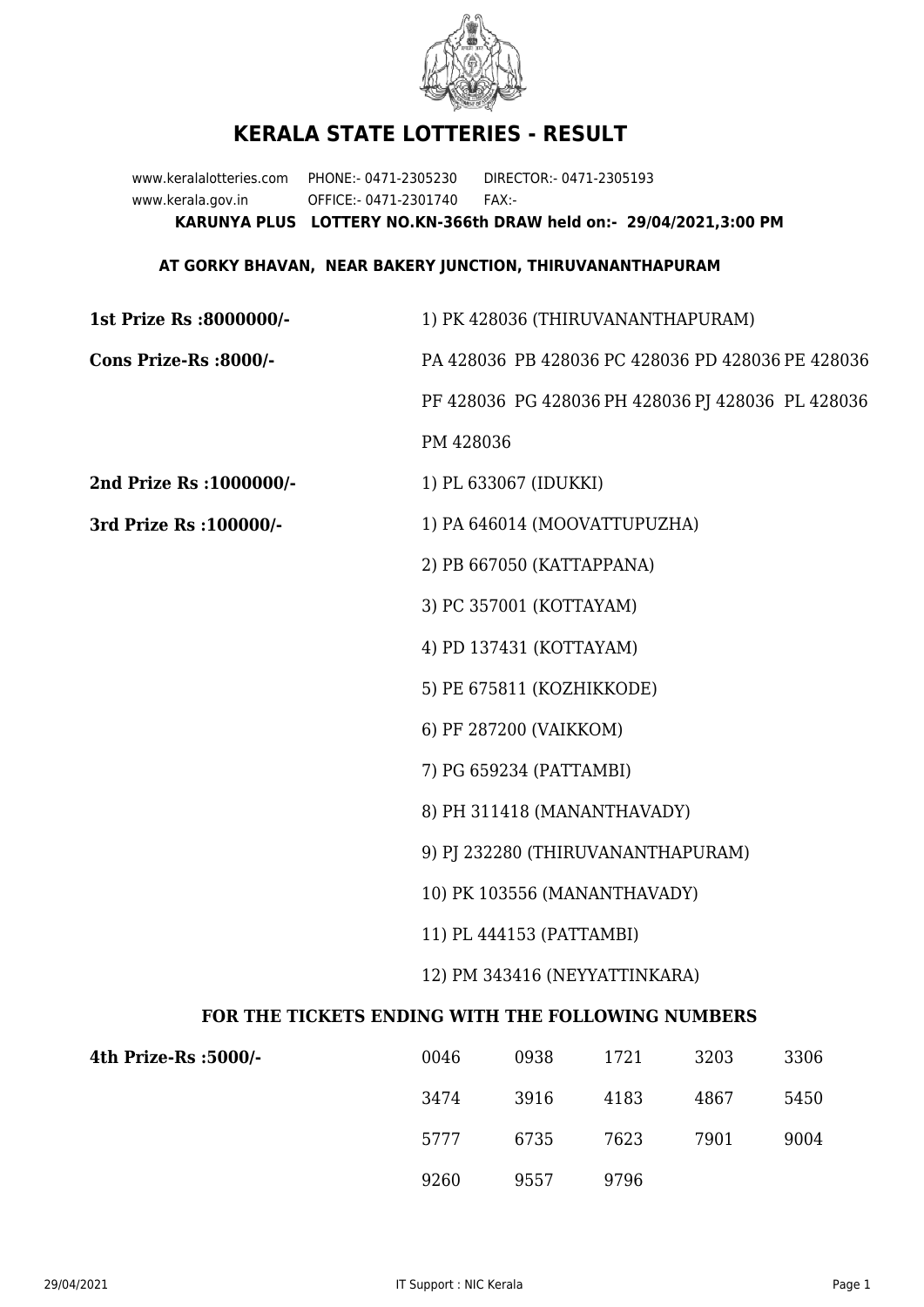| 5th Prize-Rs : 1000/- | 0047 | 0153 | 0870 | 0986 | 1918 |
|-----------------------|------|------|------|------|------|
|                       | 2037 | 2575 | 2765 | 2776 | 3115 |
|                       | 3219 | 3649 | 3968 | 4523 | 4617 |
|                       | 4772 | 4892 | 5176 | 5284 | 5496 |
|                       | 5959 | 6283 | 6381 | 6474 | 6929 |
|                       | 6940 | 6984 | 7482 | 7565 | 7701 |
|                       | 7711 | 8264 | 8858 | 9820 |      |
| 6th Prize-Rs :500/-   | 0060 | 0333 | 0373 | 0403 | 0853 |
|                       | 0979 | 1475 | 1482 | 1518 | 1992 |
|                       | 2013 | 2152 | 2251 | 2252 | 2541 |
|                       | 2689 | 2719 | 2773 | 2830 | 2956 |
|                       | 2977 | 3101 | 3194 | 3372 | 3397 |
|                       | 3432 | 3471 | 3880 | 3909 | 3915 |
|                       | 3921 | 4374 | 4399 | 4766 | 4776 |
|                       | 4890 | 5048 | 5424 | 5635 | 5691 |
|                       | 5824 | 6130 | 6250 | 6318 | 6402 |
|                       | 6501 | 6517 | 6630 | 6654 | 6856 |
|                       | 6909 | 7046 | 7079 | 7190 | 7325 |
|                       | 7364 | 7485 | 7736 | 7858 | 7939 |
|                       | 8070 | 8081 | 8410 | 8429 | 8494 |
|                       | 8709 | 9016 | 9025 | 9044 | 9244 |
|                       | 9245 | 9297 | 9466 | 9551 | 9570 |
|                       | 9692 | 9761 | 9900 | 9962 | 9977 |
| 7th Prize-Rs : 100/-  | 0020 | 0117 | 0130 | 0150 | 0369 |
|                       | 0538 | 0563 | 0762 | 0966 | 1016 |
|                       | 1056 | 1082 | 1152 | 1203 | 1504 |
|                       | 1526 | 1541 | 1659 | 1669 | 1774 |
|                       | 1943 | 1994 | 2014 | 2112 | 2168 |
|                       | 2190 | 2228 | 2237 | 2401 | 2418 |